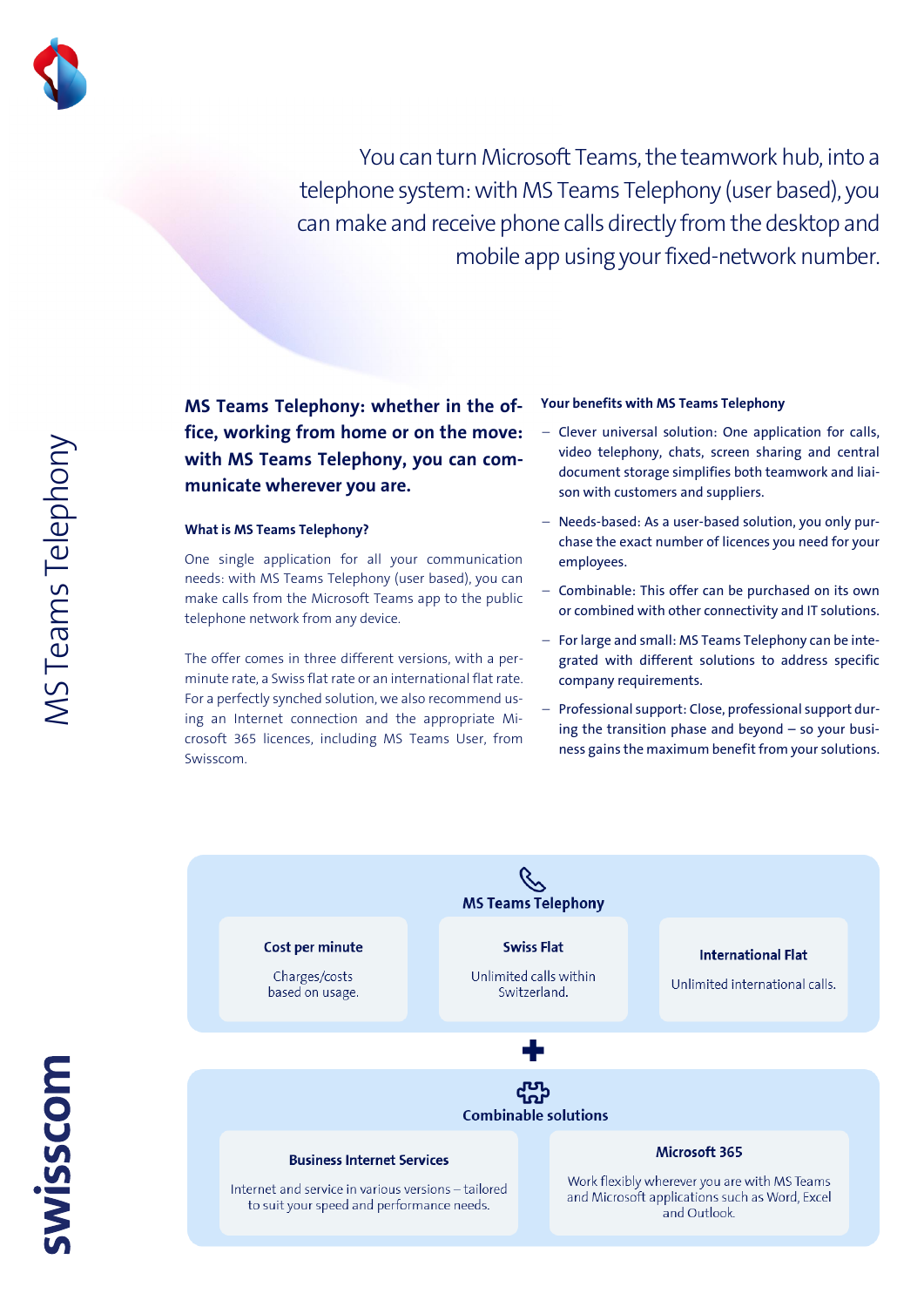

## **Facts & figures**

### **MS Teams Telephony**

| <b>Description</b> | With MS Teams Telephony, you can make calls from the Microsoft Teams app to the public tel-<br>ephone network from any device.                                                                                     |                          |  |
|--------------------|--------------------------------------------------------------------------------------------------------------------------------------------------------------------------------------------------------------------|--------------------------|--|
| <b>Versions</b>    |                                                                                                                                                                                                                    | Price per user per month |  |
|                    | <b>MS Teams Telephony: Cost per minute</b><br>Fixed network CHF 0.08/min., mobile network CHF<br>0.30/min. <sup>1</sup>                                                                                            | From CHF $2$ .           |  |
|                    | <b>MS Teams Telephony: Swiss Flat</b>                                                                                                                                                                              | $CHF12-$                 |  |
|                    | <b>MS Teams Telephony: International Flat</b><br>Calls to international fixed and mobile networks<br>(EU, Western Europe, USA and Canada; to other<br>country groups in line with international rate) <sup>1</sup> | $CHF 22 -$               |  |

# **Combinable solutions**

### **Business Internet Services**

| Description                                                                 | Business Internet Services provide you with a powerful Internet<br>connection for different applications. Thanks to the fail-safe<br>guarantee, you can continue surfing and making calls without in-<br>terruption during a network failure.<br>Available in four different versions. |            |              |           |
|-----------------------------------------------------------------------------|----------------------------------------------------------------------------------------------------------------------------------------------------------------------------------------------------------------------------------------------------------------------------------------|------------|--------------|-----------|
| <b>Versions</b>                                                             |                                                                                                                                                                                                                                                                                        | M          | s            | <b>XS</b> |
| Max. down/upload speed <sup>2</sup>                                         | $10$ Gibt/s                                                                                                                                                                                                                                                                            | 300 Mbit/s | $100$ Mbit/s | 10 Mbit/s |
| Internet Backup <sup>3</sup><br>Failsafe guarantee for Internet access Max. | included                                                                                                                                                                                                                                                                               | included   |              |           |
| down/upload speed, Mbit/s                                                   | 100/20                                                                                                                                                                                                                                                                                 | 50/10      |              |           |
| Monthly fee per connection                                                  | CHF 300.-                                                                                                                                                                                                                                                                              | CHF 125.-  | CHF 90.-     | CHF 55.-  |

<sup>1</sup> More information on the tariff model (for Switzerland and abroad) is available [here.](https://documents.swisscom.com/product/filestore/lib/57a710e3-0288-4443-84a6-2d03e80cf181/tarifmodell_msteamstelephony_kmu-en.pdf)

<sup>2</sup>The available speed depends on local optical fibre expansion and the router that is used. A Swisscom connection with an optical fibre line (FTTH max 1 GBit/s and XGS-PON max. 10 GBit/s) to the business premises is usually required for identical upload and download bandwidths. Check the maximum speed available for your business address a[t swisscom.ch/checker](https://www.swisscom.ch/de/privatkunden/checker.html?login&campID=SC_checker&nevistokenconsume&error=NOT_LOGGED_IN)

3 Internet Backup offers a failsafe guarantee for Internet access and is available free with a 4G USB-Stick or with a 4G Toolkit for Business (one-off CHF 99.–). As an Internet Backup Premium version the Toolkit for Business guarantees an improved internet and reception quality.